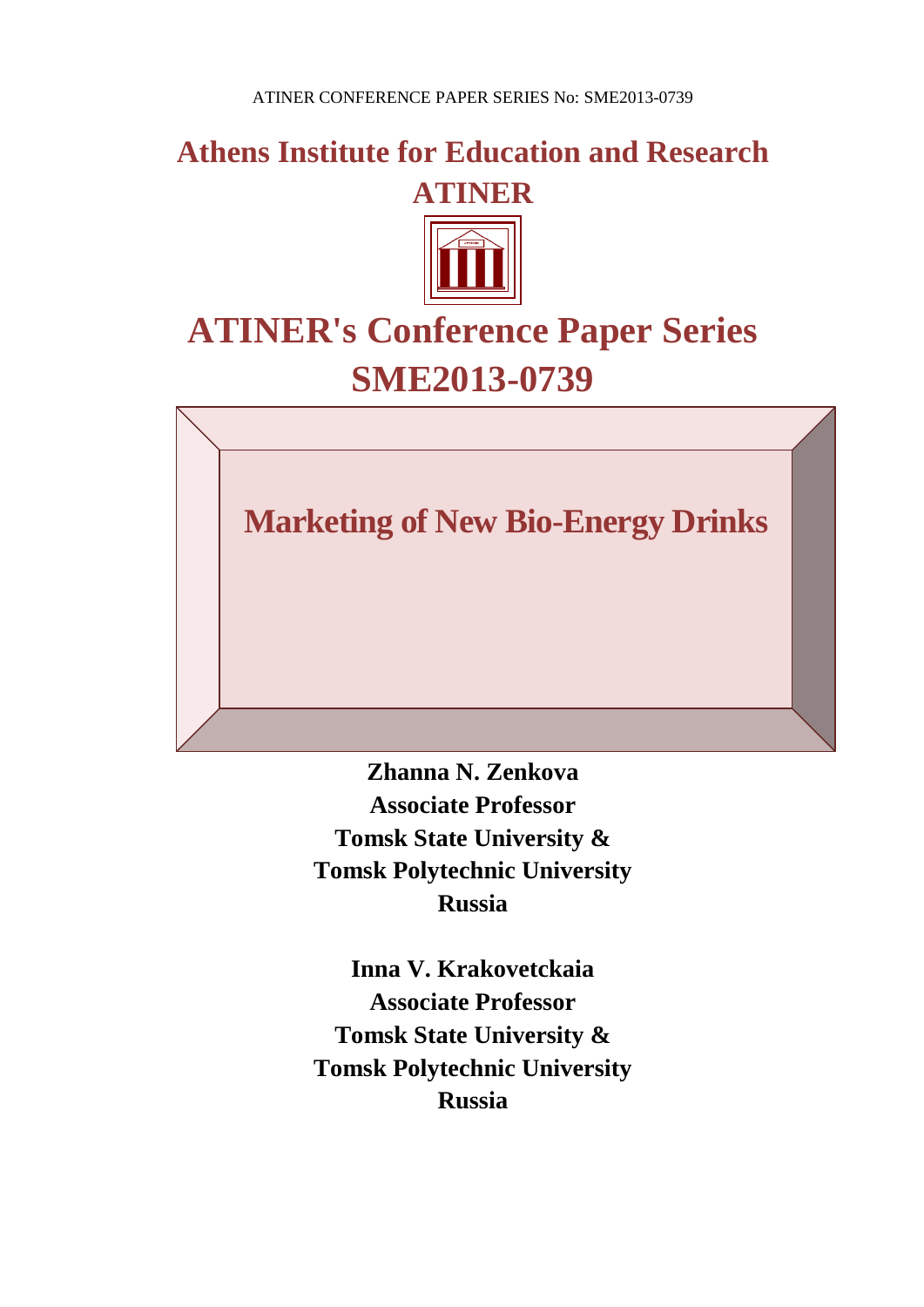Athens Institute for Education and Research 8 Valaoritou Street, Kolonaki, 10671 Athens, Greece Tel: + 30 210 3634210 Fax: + 30 210 3634209 Email: info@atiner.gr URL: www.atiner.gr URL Conference Papers Series: www.atiner.gr/papers.htm

Printed in Athens, Greece by the Athens Institute for Education and Research. All rights reserved. Reproduction is allowed for non-commercial purposes if the source is fully acknowledged.

> ISSN **2241-2891** 11/11/2013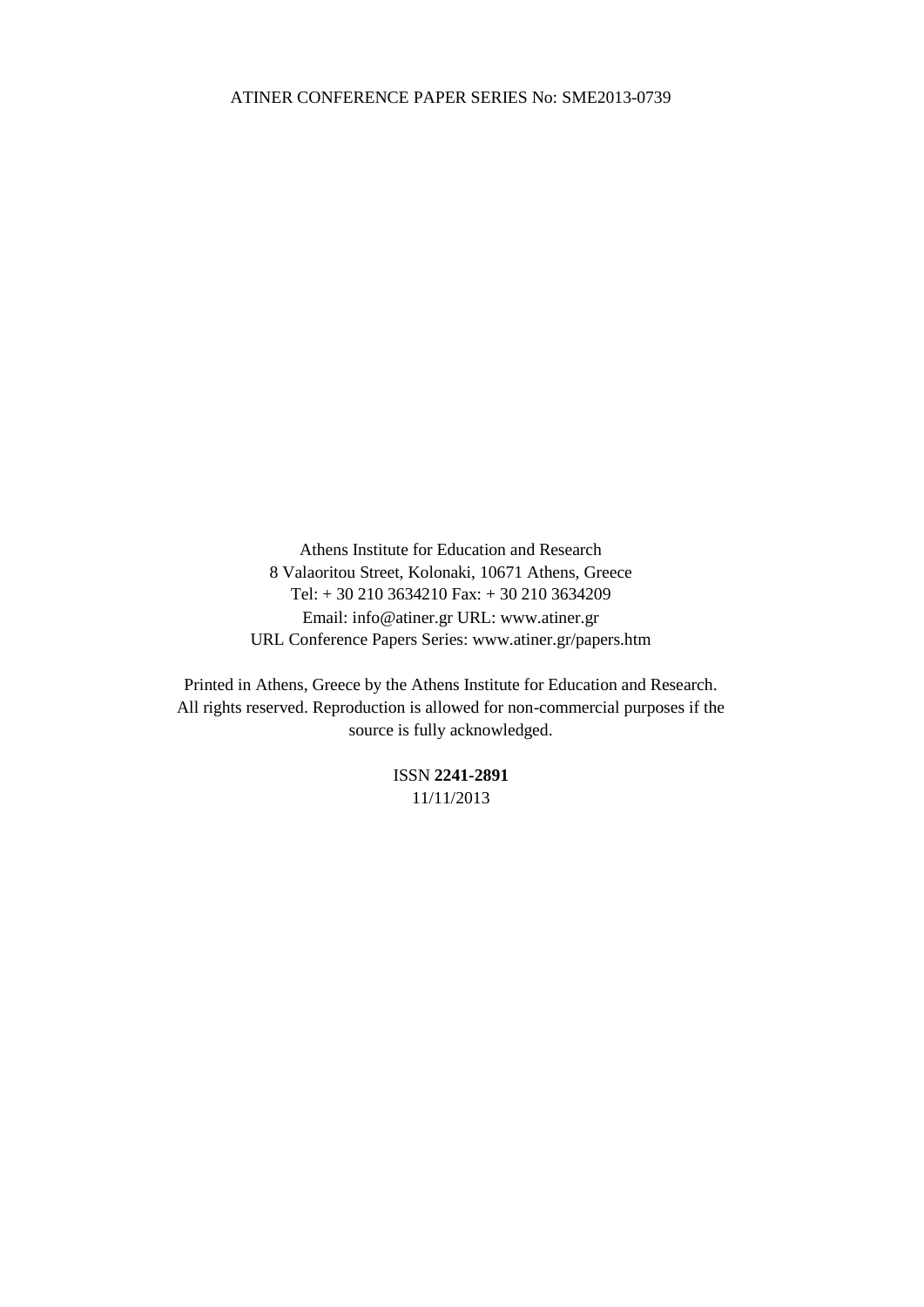# An Introduction to ATINER's Conference Paper Series

ATINER started to publish this conference papers series in 2012. It includes only the papers submitted for publication after they were presented at one of the conferences organized by our Institute every year. The papers published in the series have not been refereed and are published as they were submitted by the author. The series serves two purposes. First, we want to disseminate the information as fast as possible. Second, by doing so, the authors can receive comments useful to revise their papers before they are considered for publication in one of ATINER's books, following our standard procedures of a blind review.

Dr. Gregory T. Papanikos President Athens Institute for Education and Research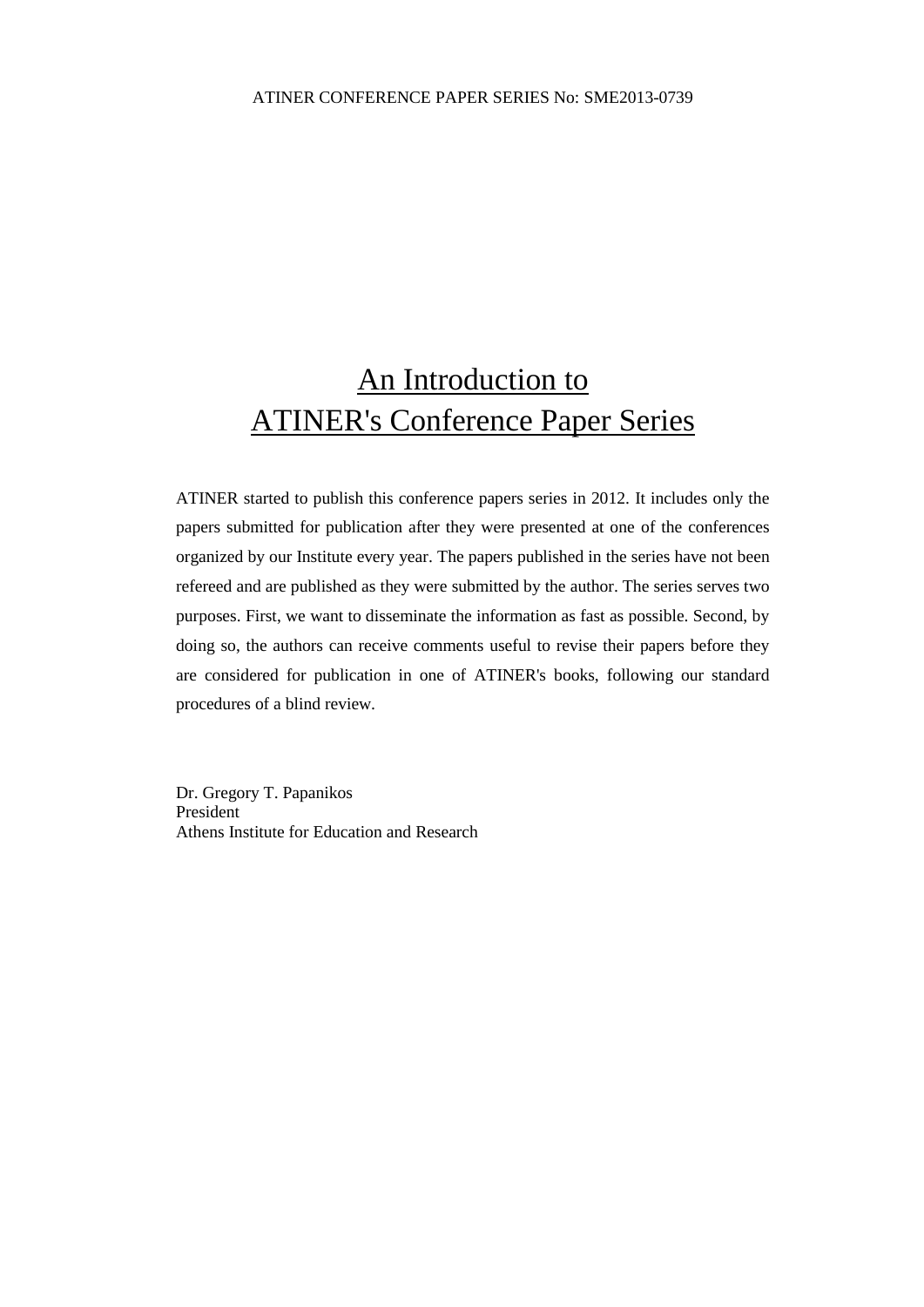This paper should be cited as follows:

**Zenkova, Z.N. and Krakovetckaia, I.V.** (2013) **"Marketing of New Bio-Energy Drinks"** Athens: ATINER'S Conference Paper Series, No: SME2013- 0739.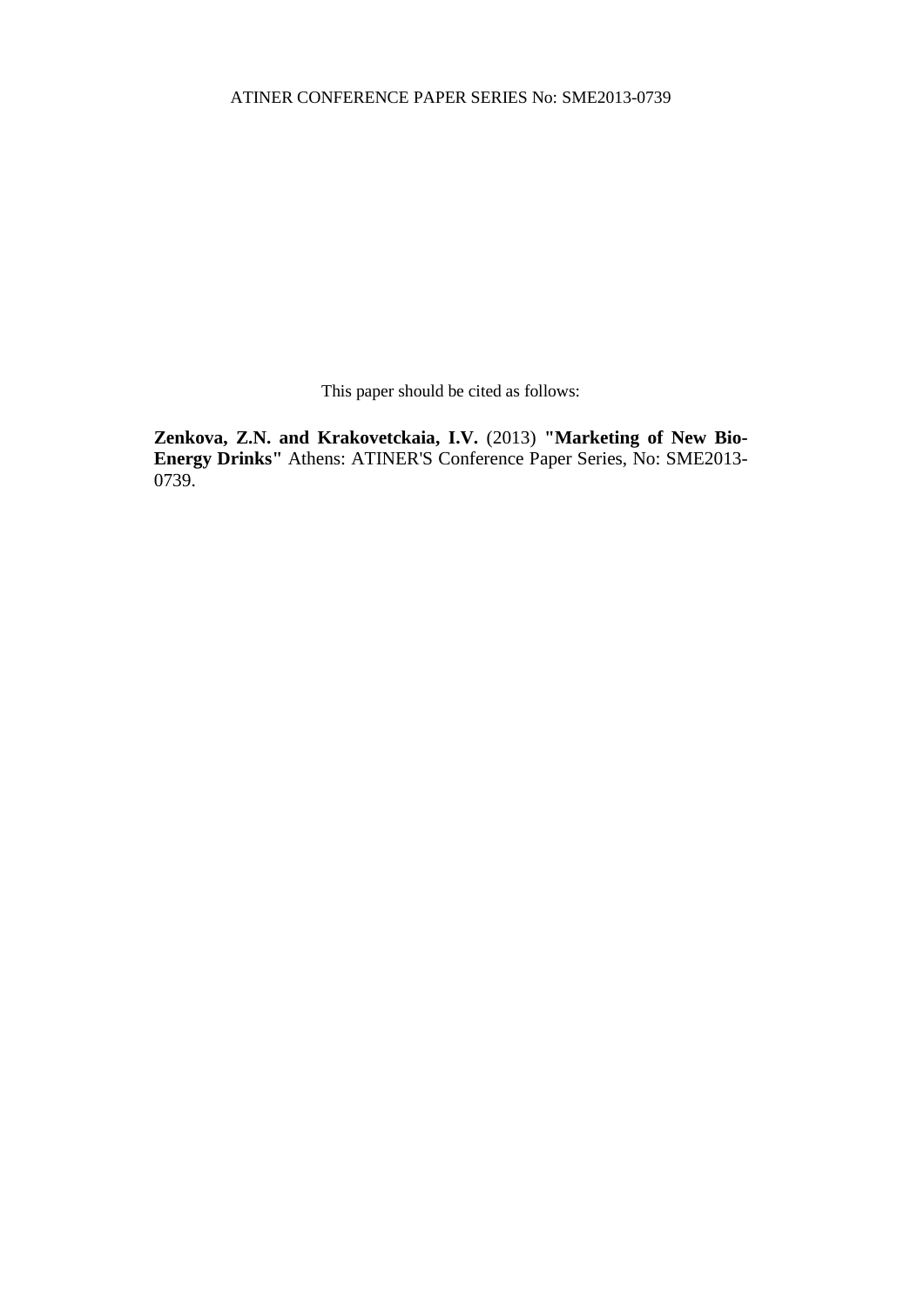# **Marketing of New Bio-Energy Drinks**

**Zhanna N. Zenkova Associate Professor Tomsk State University & Tomsk Polytechnic University Russia**

**Inna V. Krakovetckaia Associate Professor Tomsk State University & Tomsk Polytechnic University Russia**

#### **Abstract**

In modern life it is considered important to be energetic and productive. Shortage of time and rigid society requirements for people, especially youngsters, attracts them to use a variety of stimulators for these purposes, in particular, energy drinks. Most of such drinks are made of unnatural ingredients because of their low costs and fast production cycles.

This paper shows a project of a small joint venture of Tomsk State University and a commercial firm, which allowed launching bio-energy drinks based on natural herbal adaptogens. These new drinks stimulate people without harmful effects on their health.

In this study authors analyzed the target consumers, the possible price and the potential market volume. Authors also developed names, labels and packaging options. There were several focus-groups, interviews and surveys. It was found that the sale of beverages should be aimed at men aged 16 to 30 years old, living in cities, with an active lifestyle, working in the field of management, industries requiring full attention, sport, and studies.

The potential price level was studied by investigating demand price, where some representatives of the target consumer group specified the range of price for one bottle of this drink. The interval-censored data were obtained and Turnbull estimator used for counting the average price and bootstrap to estimate the confidence interval of the price.

The results of this study have allowed the company to make some important decisions.

**Keywords.** Marketing, pricing, target consumers, Turnbull estimator

#### **Corresponding Author:**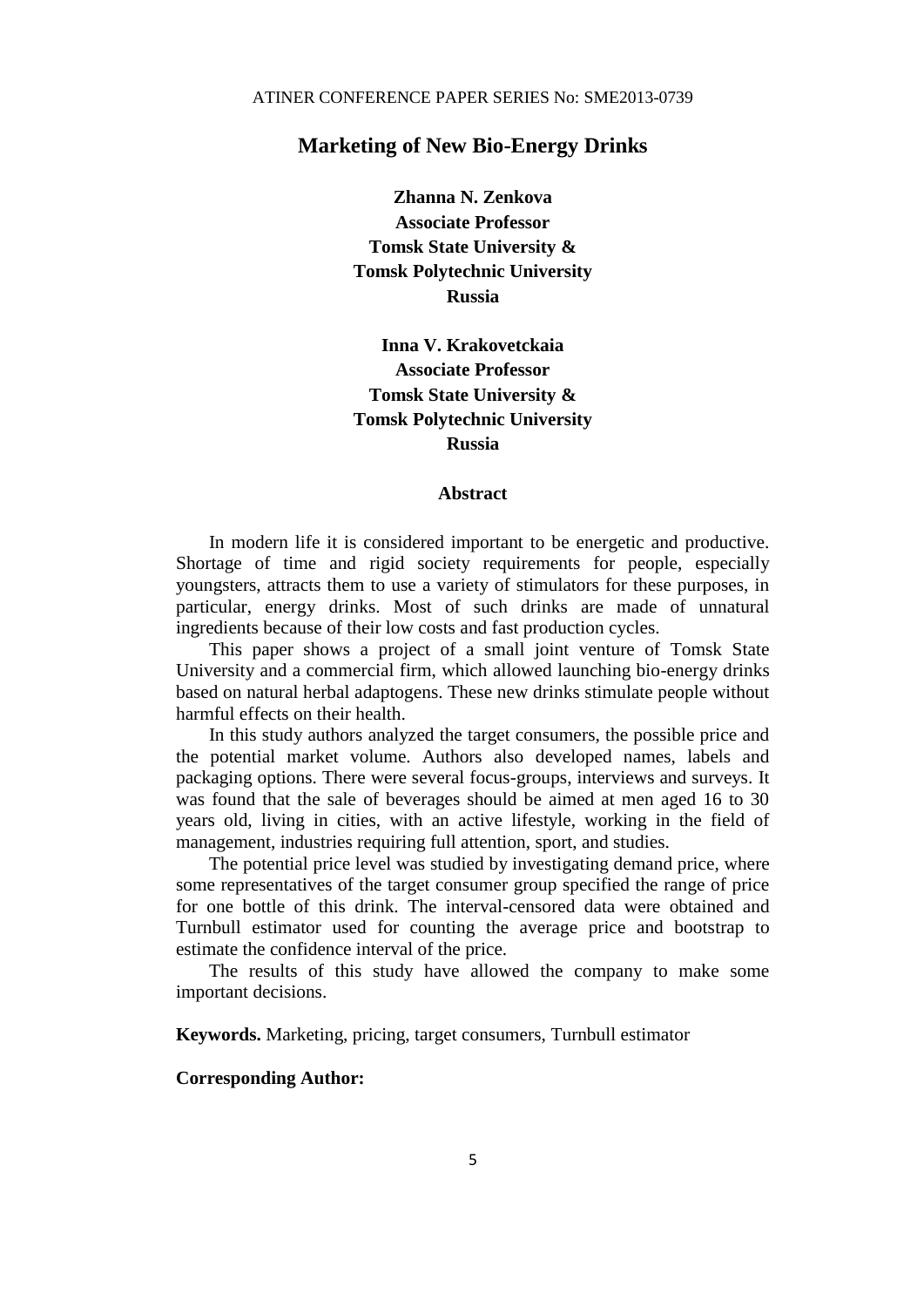#### **Introduction**

Marketing research is an important and essential part of innovative business processes such as launching a new product to the market, because in the face of uncertainty it helps a company to find and analyze significant information for making strategic decisions.

Firstly, producers want to know who exactly will buy their goods. It allows them to focus all company resources on one purpose: to satisfy consumers better. A firm can use various approaches to identify the target consumer, e.g. a method suggested by Mark Sherrington (2003) based on 5W questions:

- $\bullet$  1W What? What does the company want to sell exactly?
- 2W Who? Who will be the consumer?
- 3W Why? Why will the consumers buy the product?
- 4W Where? Where will the company sell goods from the point of view of consumer convenience?
- 5W When? When will the consumers buy the product?

Philip Kotler, an outstanding American marketing professor and consultant, emphasized the importance of the following factors for determining the target consumer (Kotler, 1984, 2003; Kotler, Armstrong, Saunders and Wong, 2001):

- Geographical: where consumers live and work;
- Socio-demographic: their age, gender, nation, marital status, profession, etc.;
- Economical: their occupation, income and purchasing capability;
- Psychological: their lifestyle, character, hobby, etc.;
- Behavior: their reasons for purchase.

To obtain this information marketing experts use surveys and interviews. They can recourse to a targeting method, i.e. study consumers via querying a search engine on the Internet. As a result, it becomes possible to rule consumers' attention.

**Secondly**, a firm must determine the name of a new product. It should be recognizable and pleasant for a representative of the target consumer. The company must also decide a lot of matters concerning the type and the size of the product packaging. At this stage marketing requires creativity. There are various methods used for this purpose, e.g. brainstorming (Osborn, 1953), a morphological approach, (Zwicky, 1969), synectics (Gordon, 1961), etc. These methods are based on different principals of brain work. The most important among them is associativity in teamwork. Consequently, in order to enlarge the sphere of associations and creativity, it is significant to recruit people of varied professions and with different experience.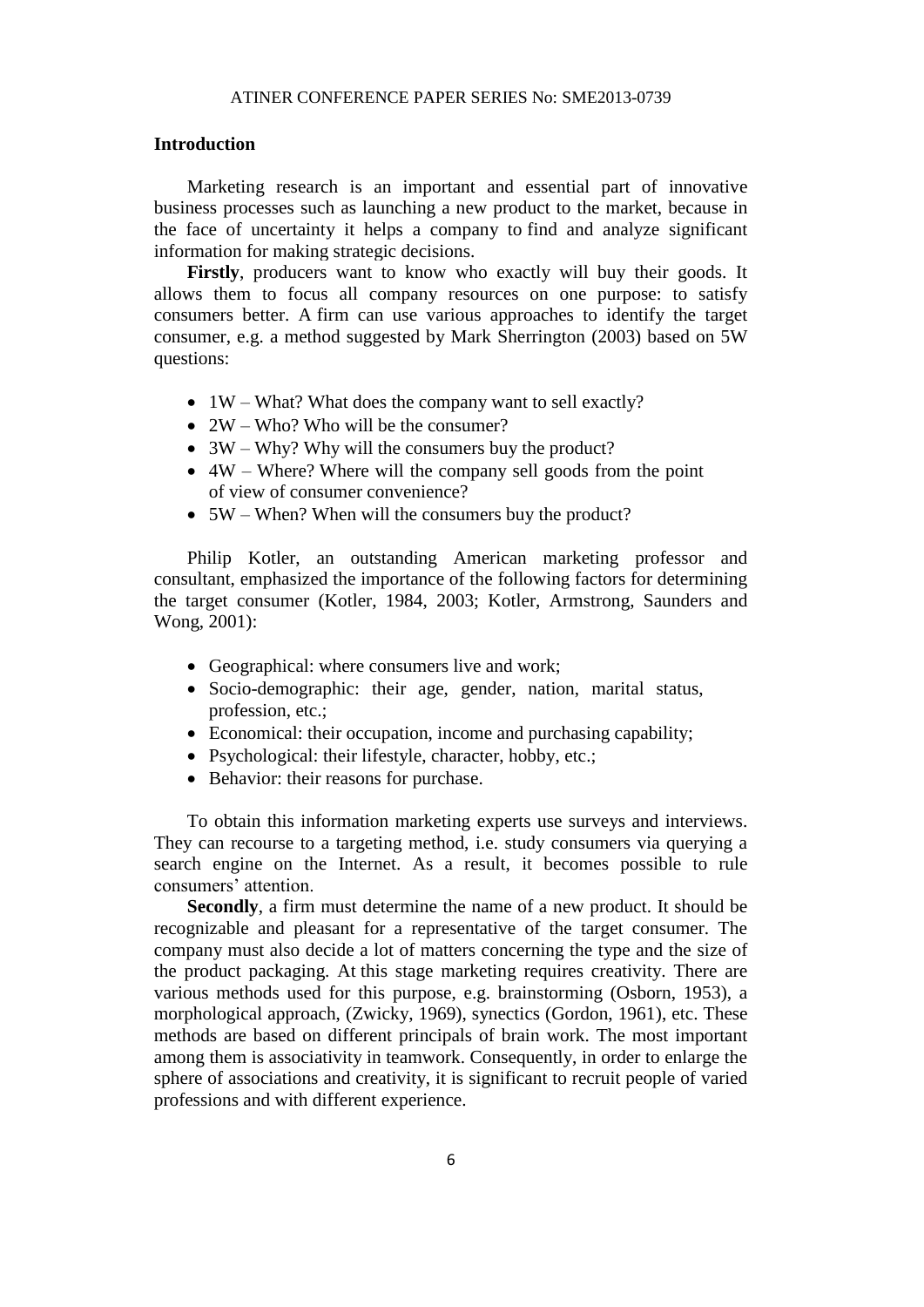**Finally**, the most serious and substantial thing is to appoint the selling price, especially for a new product. To solve this problem marketing experts use a lot of techniques. The key method is the price sensitivity meter (PSM) suggested by Peter van Westendorp (1976). Consumers answer four questions about the price value such as:

- 1) Which price could you afford to purchase the product?
- 2) Which price makes the product expensive enough but still affordable?
- 3) Which price makes the product too expensive to consider it?
- 4) How low should the price be for you to suspect a bad quality?

The answers allow to obtain four distribution functions (c.d.f.) of different price levels. The first and the final c.d.f. must be inverted (in statistical terms it means that survival functions are calculated). All these curves are plotted, and the investigator makes decisions on the price values according to where the curves intersect.

In this paper authors described some stages of marketing processes, which were organized for a small joint venture of Tomsk State University and a Tomsk commercial firm, and also have suggested a new method of pricing based on interval censored data of consumer's price preferences, which helps producers to limit the lowest value of the market price.

#### **Bio-Energy Drinks**

It is a well known fact that some energy beverages have a harmful effect on people's health and can even kill because they often contain large doses of caffeine and other stimulators (Meier, Nov. 2012; Haiken, 2012). Nevertheless, a significant part of population continues drinking them. Of high concern is the fact that energy drinks are marketed in order to appeal to the youth. They are consumed by 30-50% of children, adolescents, and young adults. Moreover, the number of consumers is constantly increasing (DAWN, 2011 and 2013). Such tendency can be observed everywhere in the world (Meier, Oct. 2012).

The governments of some countries, e.g. Australia and New Zealand, have limited sales of these drinks, whereas in other countries, including the Russian Federation, the consumer demand is growing up. For people's health, it is vital to change this dangerous situation, yet banning is not a good way out. The best solution is presumably to promote drinks composed of natural herbal adaptogens.

In 2010 the Siberian Botanical Garden of Tomsk State University (TSU) and a commercial firm "SAVA" created a small innovative enterprise "Scientific Production Company (SPC) "SAVA". The main goal of this company is bringing to the market new natural drinks based on herbal adaptogens Rhodiola Rosea, Guarana and Schisándra Chinensis (magnoliavine), which are competitive foods with high nutritional and biological value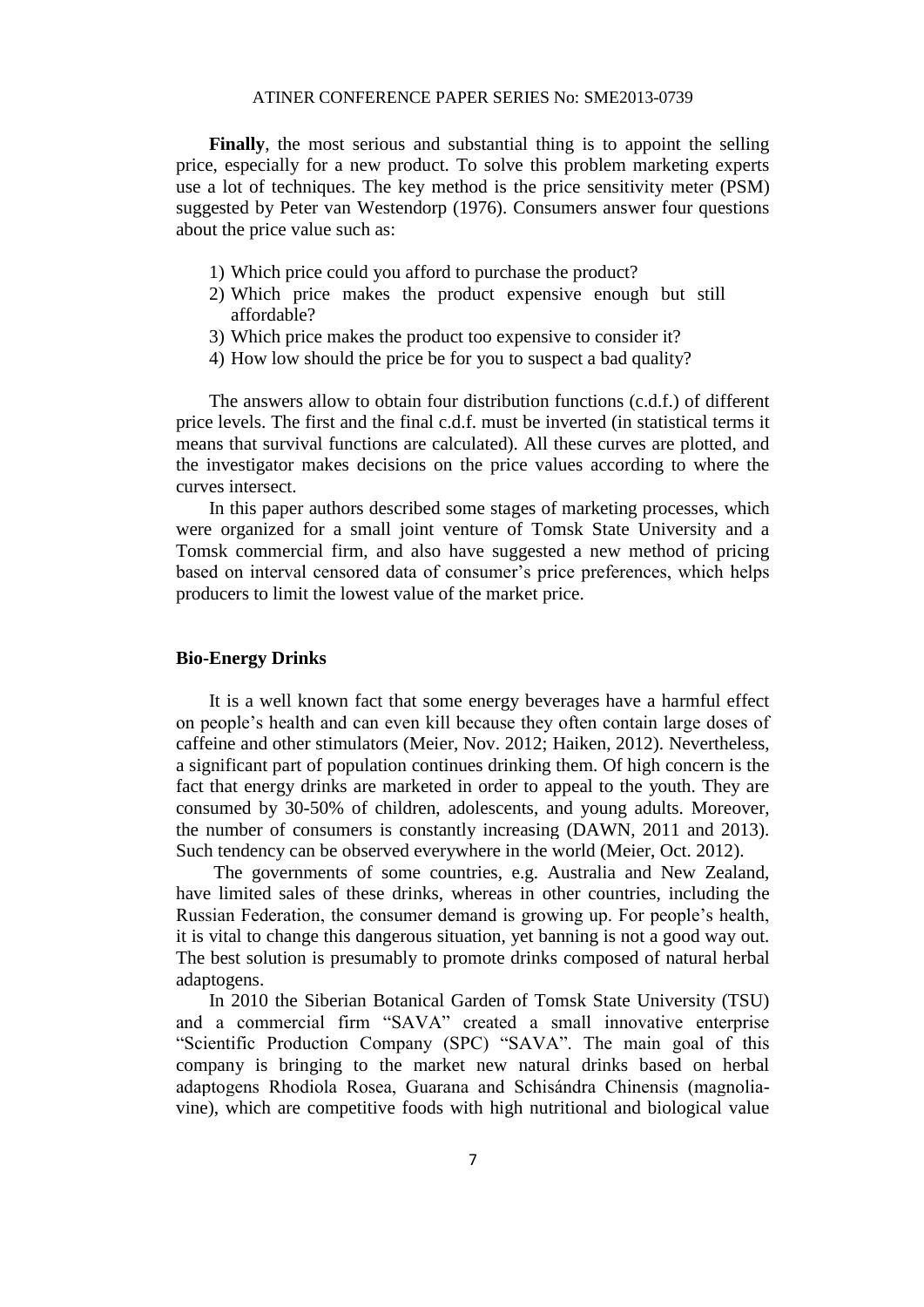(Brown, Gerbarg and Ramazanov, 2002; Bucci, 2000; Panossian and Wikman, 2010).

SPC "SAVA" developed a line of beverages "BioEnergy", which includes three drinks: "Charging" with Schisándra and Rhodiola juice, "Refreshing" with Schisándra juice and "Lighting" with Schisándra juice and Guarana extract.

In the cooperation with TSU scientists have developed a new innovation technology of doping herbal adaptogens into the drinks. It allows keeping useful properties of plants extracts and prolongs their action.

Thus, the new line of drinks has a lot of competitive advantages. Firstly, it is natural, and secondly it can be used not only to relieve fatigue, but also to stimulate person's activity. In addition, herbal adaptogens rise physical endurance and mental performance, increase the long-term concentration and the integrity of perception, sharpens hearing and vision, especially at night (Panossian and Wikman, 2010). It can be used for athletes as specialized sports nutrition increasing the body resistance to prolonged physical stress and restoring strength and energy after exercise. The key advantage of the new drinks "BioEnergy" is that they are adaptive, and a toning effect is not accompanied by depletion of nerve cells and is not addictive. This evidence suggests that "BioEnergy" has a good chance of promotion.

## **Marketing Survey of Target Consumers of New Bio-Energy Drinks Based on Adaptogens**

The market success of a new product is the result of many ingenious and difficult decisions, made on a lot of preliminary researches. The first step is identifying the target audience. For this purpose, authors organized a detailed survey of 1500 representatives of the target consumers. That quantity ensures the representativeness of the sample and accuracy of statistical estimations. People were asked during personal interviews and computer assisted interviews via social nets on Internet. The questions were as follows:

- 1) Do you drink energetic beverages? How often do you do this?
- 2) Why do you drink energetic beverages? What for (the main purposes)?
- 3) Do you understand the harmful effect of unnatural synthetical components of some energetic beverages?
- 4) Do you want and ready to drink natural energetic beverages?
- 5) What kind of packaging do you think natural energetic beverages must have?
- 6) Which place do you think the most convenient for you to buy energetic beverages, etc.?

As a result of this research it was found that the main consumers are young people, mostly men (80%) aged between 16 and 35. They live in cities, have an active lifestyle, have jobs which require high concentration, e.g. managers,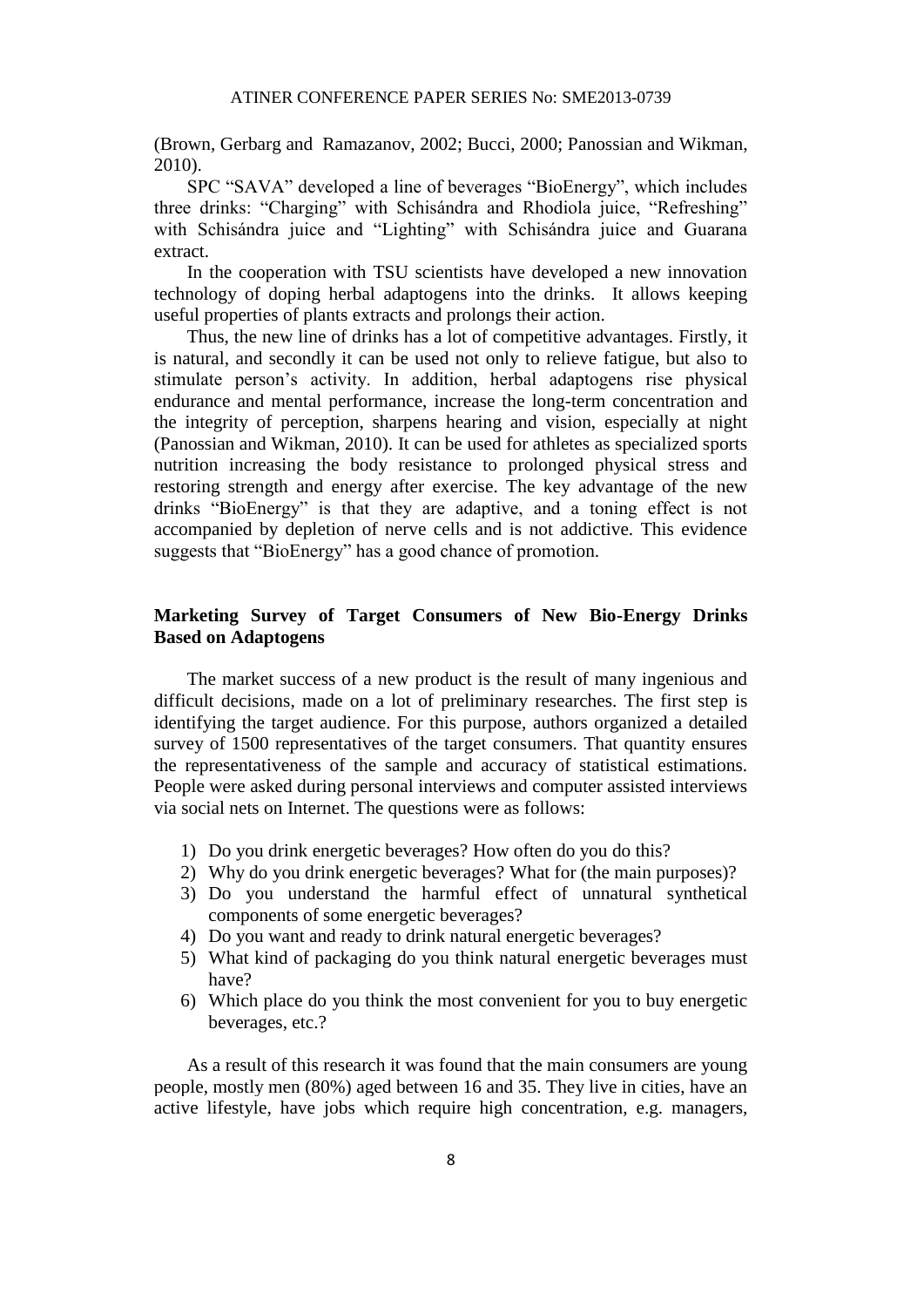students, drivers, employees working at night, and athletes. The motivation for consumption is an aspiration for being active, energetic and productive during a day and a night. The potential consumers emphasize a necessity of constantly accessibility of the energetic beverages; they want to have an ability to buy the drinks on campus, in night clubs and retail networks, on gas stations, etc.

Authors also came to the conclusion that the best package for natural product is a glass bottle since other types of materials (e.g. plastic), which are not associated with health.

#### **Pricing of New Bio-Energy Drinks Based on Adaptogens**

The next and most complicated task is to determinate the price level of a new product, especially if it has never been produced before, as there is no information about its sales history, and manufacturers do not have any guideline for making decisions. So they use self-cost and organize marketing research of customer demand for assigning final price. In this paper authors suggest a new method based on interval censored data about consumers preferable price levels.

During this step of the study the 26 representatives of the target consumer group (*N*=26) were asked about the price range of one bottle after testing the drink. The *i*-th answer,  $i = 1, N$ , includes two values:  $L_i$  is the more acceptable price level and  $U_i$  is a highest one, above which user is not ready to pay. The results of the survey were scaled for saving a secret and are shown in the Tab.1.

| $N_2$          | $L_i$ , RUBLES for a bottle | $U_i$ , RUBLES for a bottle | $N_2$ | $L_i$ ,<br><b>RUBLES</b><br>for a<br>bottle | $U_i$ , RUBLES<br>for a bottle |
|----------------|-----------------------------|-----------------------------|-------|---------------------------------------------|--------------------------------|
| 1              | 18                          | 22                          | 14    | 48                                          | 52                             |
| $\overline{2}$ | 25                          | 29                          | 15    | 48                                          | 52                             |
| 3              | 48                          | 52                          | 16    | 58                                          | 62                             |
| 4              | 28                          | 32                          | 17    | 48                                          | 52                             |
| 5              | 23                          | 27                          | 18    | 43                                          | 47                             |
| 6              | 29                          | 33                          | 19    | 28                                          | 32                             |
| 7              | 28                          | 32                          | 20    | 48                                          | 52                             |
| 8              | 18                          | 22                          | 21    | 58                                          | 62                             |
| 9              | 28                          | 32                          | 22    | 48                                          | 52                             |
| 10             | 25                          | 29                          | 23    | 38                                          | 42                             |
| 11             | 48                          | 52                          | 24    | 48                                          | 52                             |
| 12             | 16                          | 20                          | 25    | 38                                          | 42                             |
| 13             | 28                          | 32                          | 26    | 46                                          | 50                             |

**Table 1.** *Price Preferences*

Thus the interval-censored sample  $(L_i, U_i]$ ,  $i = 1, N$ , was obtained and the distribution function  $F(x) = P(\xi \le x)$  of  $\xi$ , which is unknown price of one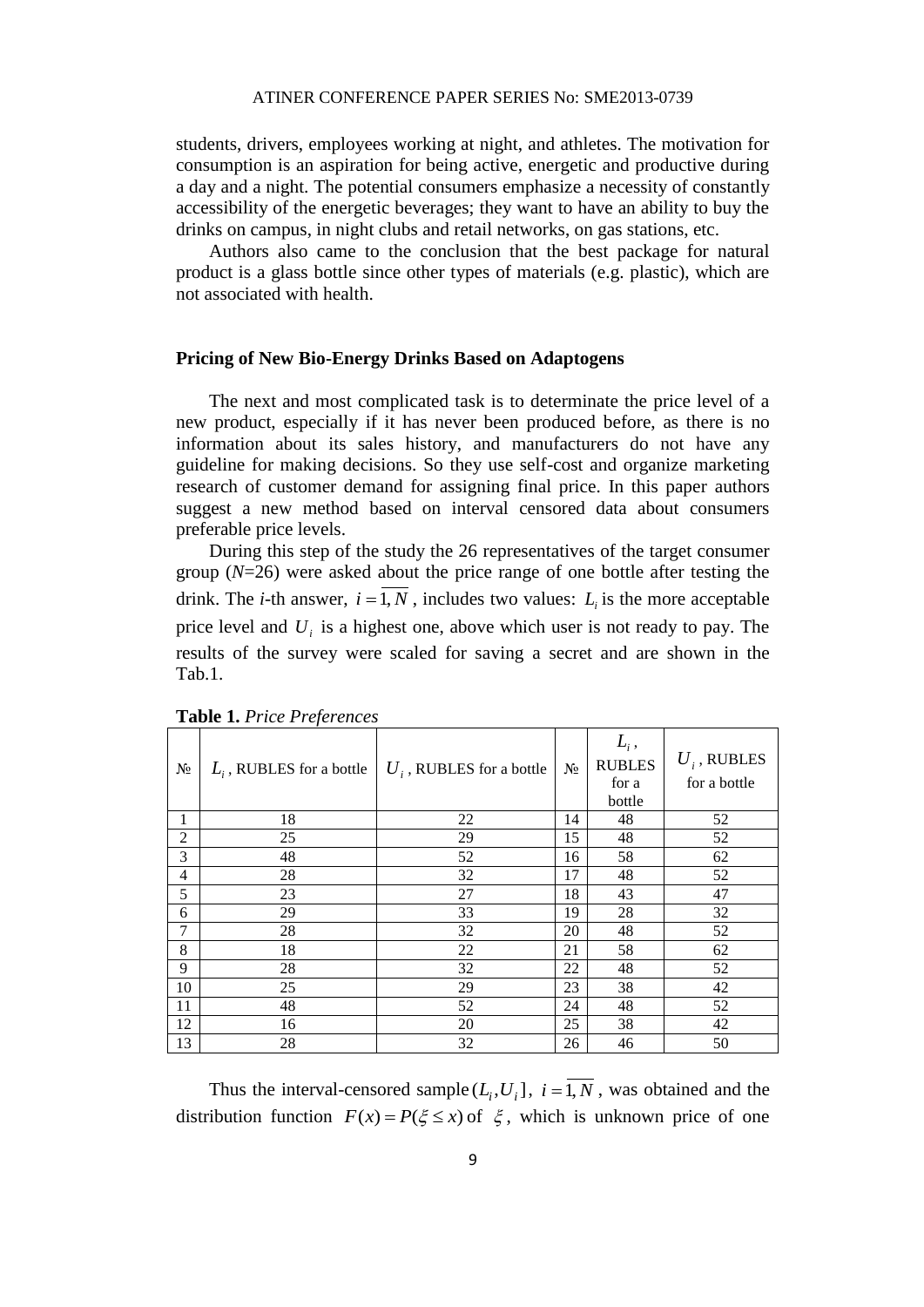bottle,  $\xi > 0$ , was estimated using iterative Turnbull estimator  $F_N(x)$  (Turnbull, 1974).

Turnbull algorithm estimates probabilities  $p_j = F_N(\tau_j) - F_N(\tau_{j-1})$  on the intervals  $(\tau_{j-1}, \tau_j)$ ,  $j = 1, m$ , where  $0 < \tau_0 < \tau_1 < ... < \tau_m$  is a set of all ordered and not repeated points  $L_i$  and  $U_i$ ,  $i = 1, N$ . For a few steps estimator maximizes the likelihood function

> $\{p_i, j=1,m\}$ *N i m j*  $\sum_{i,j} P_j \sim \sum_{\{p_j\}} P_j$  $L(F) = \prod_{i=1}^{n} \sum_{j=1}^{n} \alpha_{ij} p_{j} \Rightarrow \max_{\{p_{j}, j=1, \ldots, n\}}$  $F(F) = \prod_{i=1}^{n} \sum_{j=1}^{n} \alpha_{ij} p_j \Rightarrow \max_{\{p_j, j=1, m\}}$

where

$$
\alpha_{i,j} = \begin{cases} 1: & \left(\tau_{j-1}, \tau_j\right) \subset \left(L_i, U_i\right) \\ 0: & \left(\tau_{j-1}, \tau_j\right) \not\subset \left(L_i, U_i\right) \end{cases}
$$

This estimator is nonparametric (Turnbull, 1974). Chang and Yang (1987) proved that there are some conditions, when Turnbull estimator is strong consistent, e.g.

$$
P\bigg\{\sup_{x\in(0,+\infty)}\big|F_N(x)-F(x)\big|\underset{N\to+\infty}{\to}0\bigg\}=1.
$$

As the Turnbull estimator has some areas where the function is not defined, it was extent and designated for  $x \in (\tau_{j-1}, \tau_j]$ ,  $j = 1, m$  as:

 $F_N(x) = F_N(\tau_i)$ , (1) and for  $x \in [0, \tau_0]$   $F_N(x) = 0$ . The results of calculation are shown in the Tab. 2 and Fig.1.

**Figure 1.** Estimation of the Distribution Function  $F_N(x)$ 

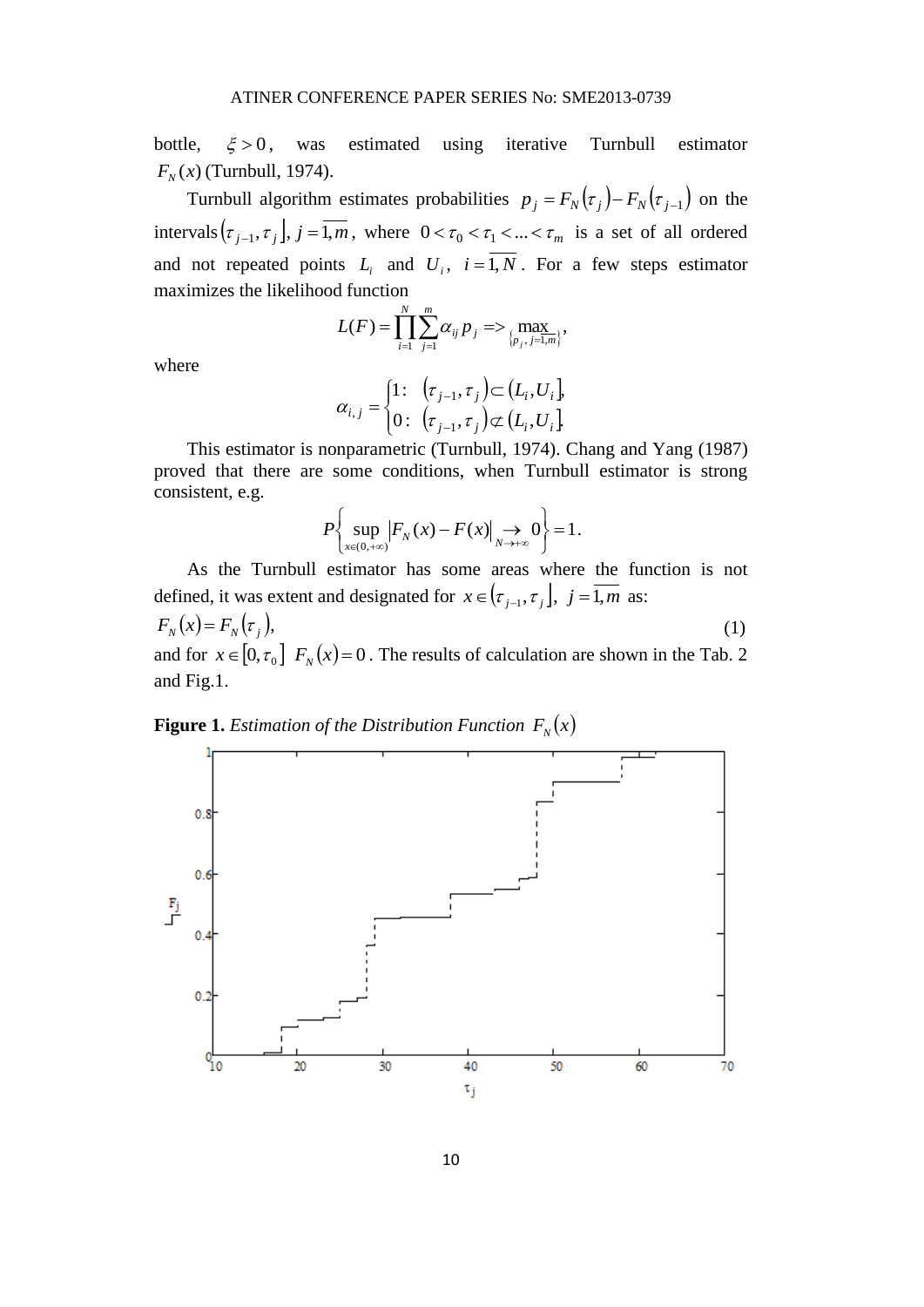| $\checkmark$<br>$N \setminus J$ |            |       |               |  |  |  |
|---------------------------------|------------|-------|---------------|--|--|--|
| $\tau_{_{j-1}}$                 | $\tau_{j}$ | $p_j$ | $F_N(\tau_j)$ |  |  |  |
| 18                              | 20         | 0.085 | 0.085         |  |  |  |
| 20                              | 22         | 0.021 | 0.106         |  |  |  |
| 23                              | 25         | 0.01  | 0.116         |  |  |  |
| 25                              | 27         | 0.052 | 0.168         |  |  |  |
| 28                              | 29         | 0.173 | 0.341         |  |  |  |
| 29                              | 32         | 0.089 | 0.430         |  |  |  |
| 38                              | 42         | 0.077 | 0.507         |  |  |  |
| 43                              | 46         | 0.012 | 0.519         |  |  |  |
| 46                              | 47         | 0.036 | 0.555         |  |  |  |
| 48                              | 50         | 0.251 | 0.806         |  |  |  |
| 50                              | 52         | 0.067 | 0.873         |  |  |  |
| 58                              | 62         | 0.077 | 0.950         |  |  |  |

**Table 2.** Probability Values  $F_N(\tau_j)$ 

The expected price level has been computed by means of substitution of the c.d.f. estimation (1) into the integral of the expected value as:

$$
\bar{\tau} = \int_{0}^{\infty} x dF_N(x) = \sum_{i=1}^{m} \tau_i (F_N(\tau_i) - F_N(\tau_{i-1})).
$$
\n(2)

Finally, it was obtained that  $\bar{\tau} = 37.97$  rubles for a bottle.

This value can be used as a minimum price level, because usually during a survey consumers understate the price value of goods. A manufacturer might correct the estimation (2) by the coefficient  $k > 1$  as:

$$
P=\overline{\tau}\cdot k\,,
$$

where *k* is determined under a test marketing.

Then a distribution function of the estimation  $\bar{\tau}$  was analyzed by means of bootstrap method (Efron, 1979). This method is nonparametric and (under some conditions) consistent and asymptotically optimal (Beran, 1982).

It was created  $M = 5.10^4$  resamples using original interval-censored data that allowed us to obtain bootstrap distribution for the average price  $\bar{\tau}$ . The bootstrap histogram and corresponding normal density are shown in Fig. 2.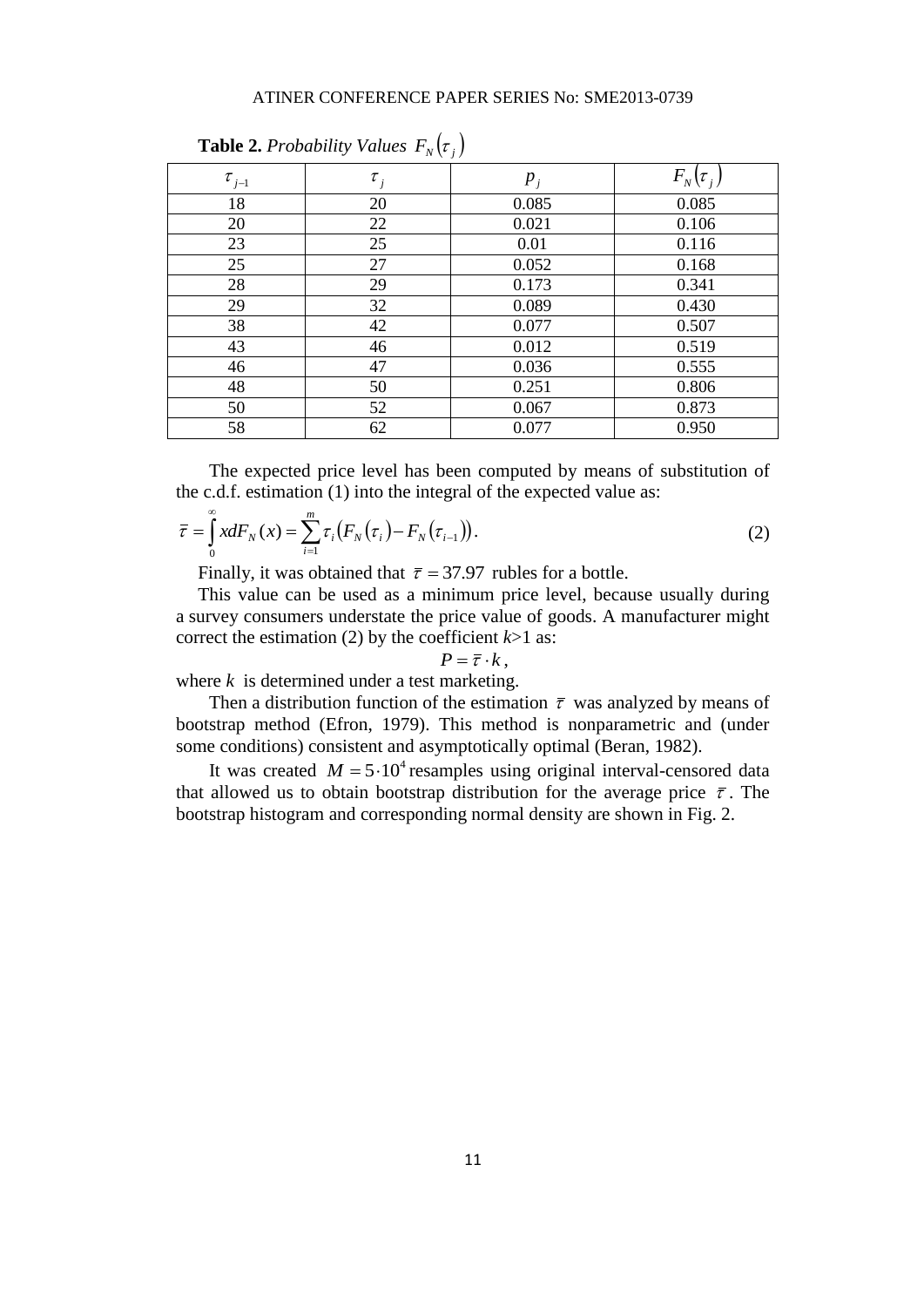

**Figure 2.** Bootstrap histogram for the estimation  $\bar{\tau}$  and corresponding normal *density*

Using the bootstrap sample helps us to find a  $\gamma = 95\%$  confidence interval for expected average price (Efron, Tibshirani, 1993). It has obtained  $\overline{\phantom{a}}$  $\left(M\frac{1-\gamma}{2}\right)$  $=X_{\left( M\frac{1}{2}\right) }^{2}$  $X_{\min} = X_{\left(M \cdot \frac{1-\gamma}{2}\right)} = 31.77$  rubles for a bottle,

 $\bigg)$  $\left(M\frac{1+\gamma}{2}\right)$  $=X_{\begin{pmatrix}1\end{pmatrix}}$  $X_{\text{max}} = X_{\left(M \cdot \frac{1 + \gamma}{2}\right)} = 40.83 \text{ rubles for a bottle,}$ 

where  $X_{(j)}$  is the *j*-th order statistic of the bootstrap sample.

This result allows to assume that most consumers prefer to buy no more expensive than 40.83 rubles for a bottle, and only 2.5% would be able to pay more.

#### **Conclusion**

In this paper comprehensive target consumers and their preferences for new bio-energy beverages "BioEnergy" were studied. Summing up, authors have given the company the following recommendations:

1. Due to the fact that Tomsk is a student city (from 80 to 110 thousand students among about half a million population) it was suggested to distinguish them to separate target segment of the market.

2. Authors believe it is very profitable to distinguish athletes and employees working at night and consider them to be two special target groups with the different marketing mixes.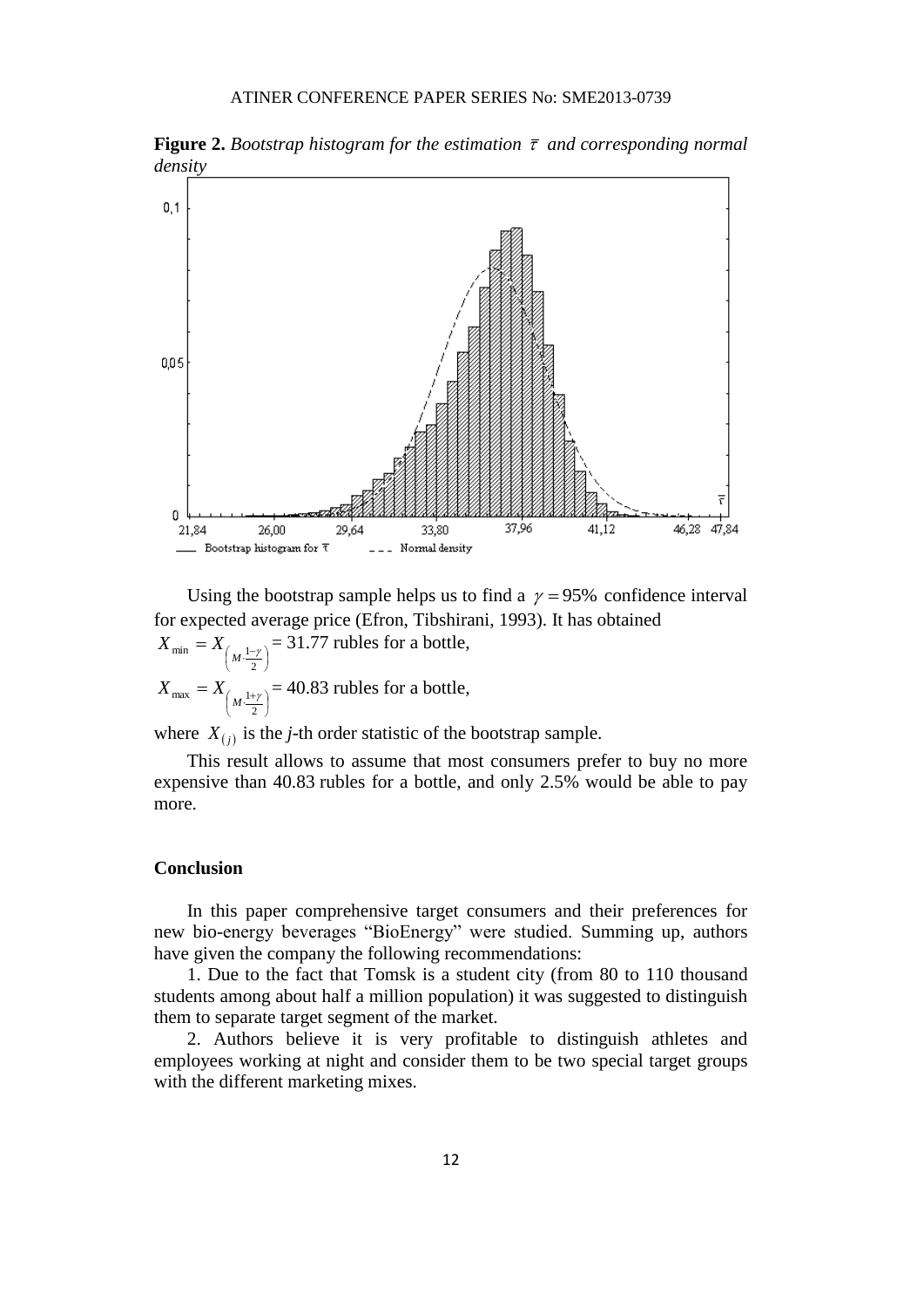3. It is considered important to launch the drinks to students using promotion slogan "Clever energetic", emphasizing the ability to increase mental and physical activities simultaneously. Slogan for the athlete's target group is "Energy and power every day", laying stress on the effect of regularly drinking for being energetic and active.

4. Authors assure that it should be perspective to add three new drinks to the product line, these might differ by concentration of adaptogens, e.g., low level "Freshen up!" with Schisándra, middle "Charge!" with Schisándra and Rhodiola Rosea and high "Ignite" with Guarana and Rhodiola. These goods might help company protect itself from the rivals.

5. As for packaging authors recommended to use glass bottle mainly, but it is possible to pour drinks into plastic bottles and consider a doy pack with dispenser in the future.

6. Regarding the price authors have advised to set the approximate price level at 39-40 rubles for a bottle and use price adjustment, especially when promoting new drinks on campus, the price must be lower than 35 rubles for a bottle and then subsequently increased to 38.

7. The special price range is to be set in retail networks; it might vary from 39 to 41 rubles and definitely be higher than that on campus.

Now authors have observed that the company's management is following these recommendations; and successful promotion of the beverages has started mainly due to the research.

#### **References**

- Beran, R. (1982). 'Estimated sampling distributions: the bootstrap and competitors.' *The Annals of Statistics* 10(1): 212-223.
- Brown, R.P. Gerbarg, P.L. & Z. Ramazanov (2002). 'Rhodiola Rosea: a phytomedicinal overview.' *Herbalgram: Quarterly Journal of the American Botanical Council* 56: 40-52.
- Bucci, L.R. (2000). 'Selected herbals and human exercise performance.' *The American Journal of Clinical Nutrition* August, 72(2) 624-636.
- Chang, M.N. & G.L. Yang (1987). 'Strong consistency of a nonparametric estimator of the survival function with doubly censored data.' *The Annals of Statistics* 15(4): 1536-1547.
- Efron, B. & R. J. Tibshirani (1993). *An introduction to the bootstrap*. New York: Chapman & Hall.
- Efron, B. (1979). 'Bootstrap methods: Another look at the jackknife.' *The Annals of Statistics* 7(1): 1-26.
- Haiken M. (2012). 'Can Energy Drinks Kill? The FDA Investigates, Consumers Worry, A Business Under Fire.' *Forbes* Available at http://www.forbes.com/ sites/melaniehaiken/2012/10/23/can-energy-drinks-kill-the-fda-investigates/ [1 June 2013].
- Kotler, P. (1984). *Marketing Management: Analysis, planning and Control.* 5th ed. New Jersey: Prentice-Hall, Englewood Cliffs.
- Kotler, P. (2003). *Marketing Management.* 11 Ed., Harlow: Prentice Hall International Editions.